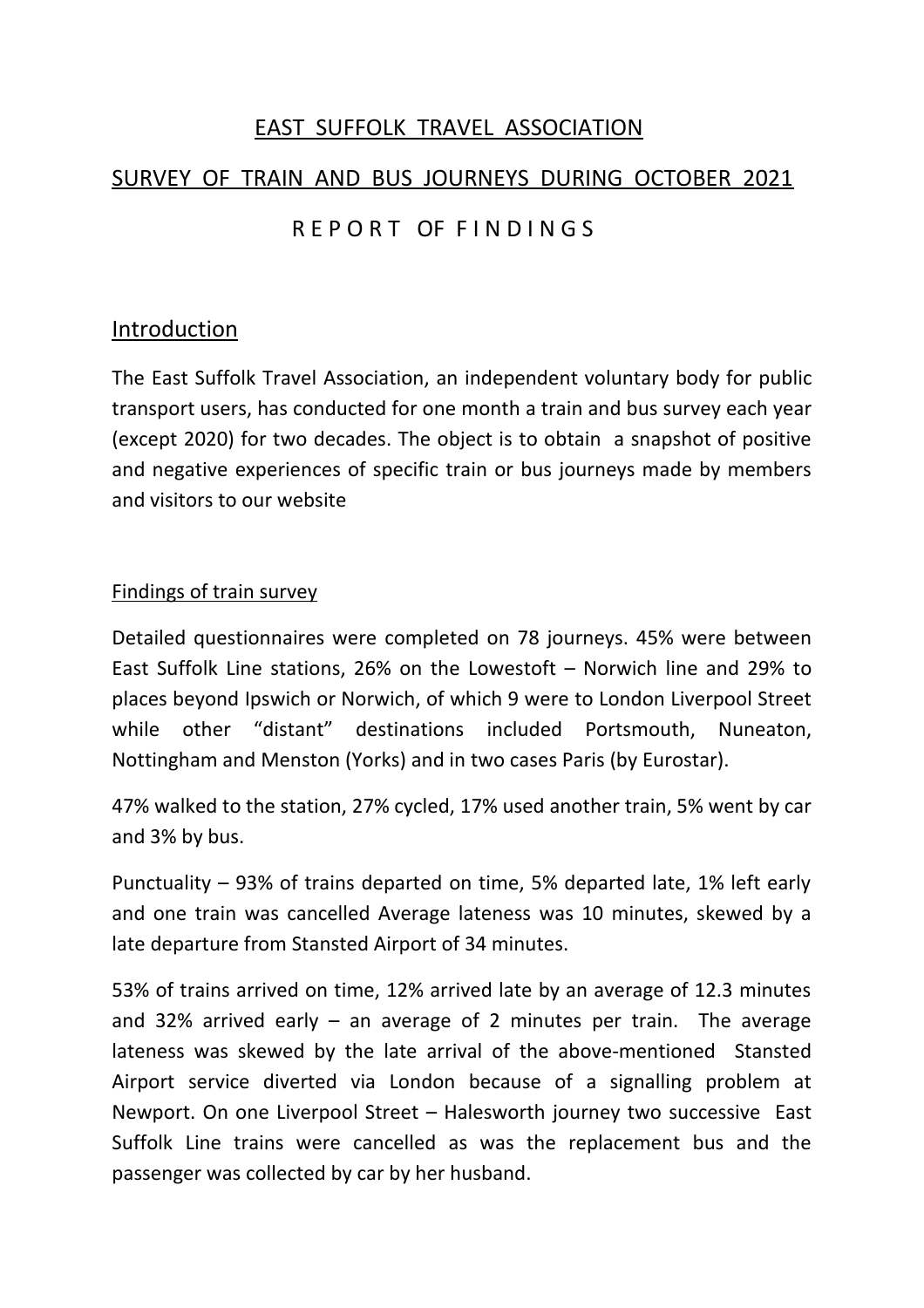Information – 48% found out about train times via the internet, 23% from a printed timetable, 4% from an app, 4% from an information centre and 3% by other means. 18% said they already knew the times of trains – indicating the importance of having a stable timetable that does not change too frequently. All but one said this information was correct.

Tickets – 27% bought their ticket on line, 25% used a station booking office, 16% a ticket vending machine, 14% purchased their ticket on the train and 7% used an app. The remaining 11% already had a ticket or a pass. (NB In our local area only three stations – Ipswich, Lowestoft and Norwich have ticket offices )

Purpose of journey - 66% of replies said leisure, 30% business and the remaining 4% domestic.

Staff – 98% found staff at stations or on trains helpful. Tickets were issued/checked on the train in 92% of cases (a higher percentage than in our 2019 survey) with the small number not checked being on Ipswich  $-$ Felixstowe, Manningtree – Woodbridge and Oulton Broad – Lowestoft journeys.

Reasons for lateness – Of the 12% of journeys where the train arrived late, half the respondents knew the reason – through the on-train announcement, own observation or being told by another passenger.

On all stations, real-time displays were reported as working.

Seats on trains – no one reported being unable to obtain a seat.

Connections – 32 passengers had connections with other trains or buses and 25 (or 78%) of these found them easy. One journey was from Woodbridge to Bungay, changing from train to bus at Beccles and just over half the journeys were within East Anglia

Train cleanliness – 93% said they found their train was clean. 7% found litter on the floor; crisp packets on seats; wet toilet floor.

Comments: A small minority of respondents did not answer every question.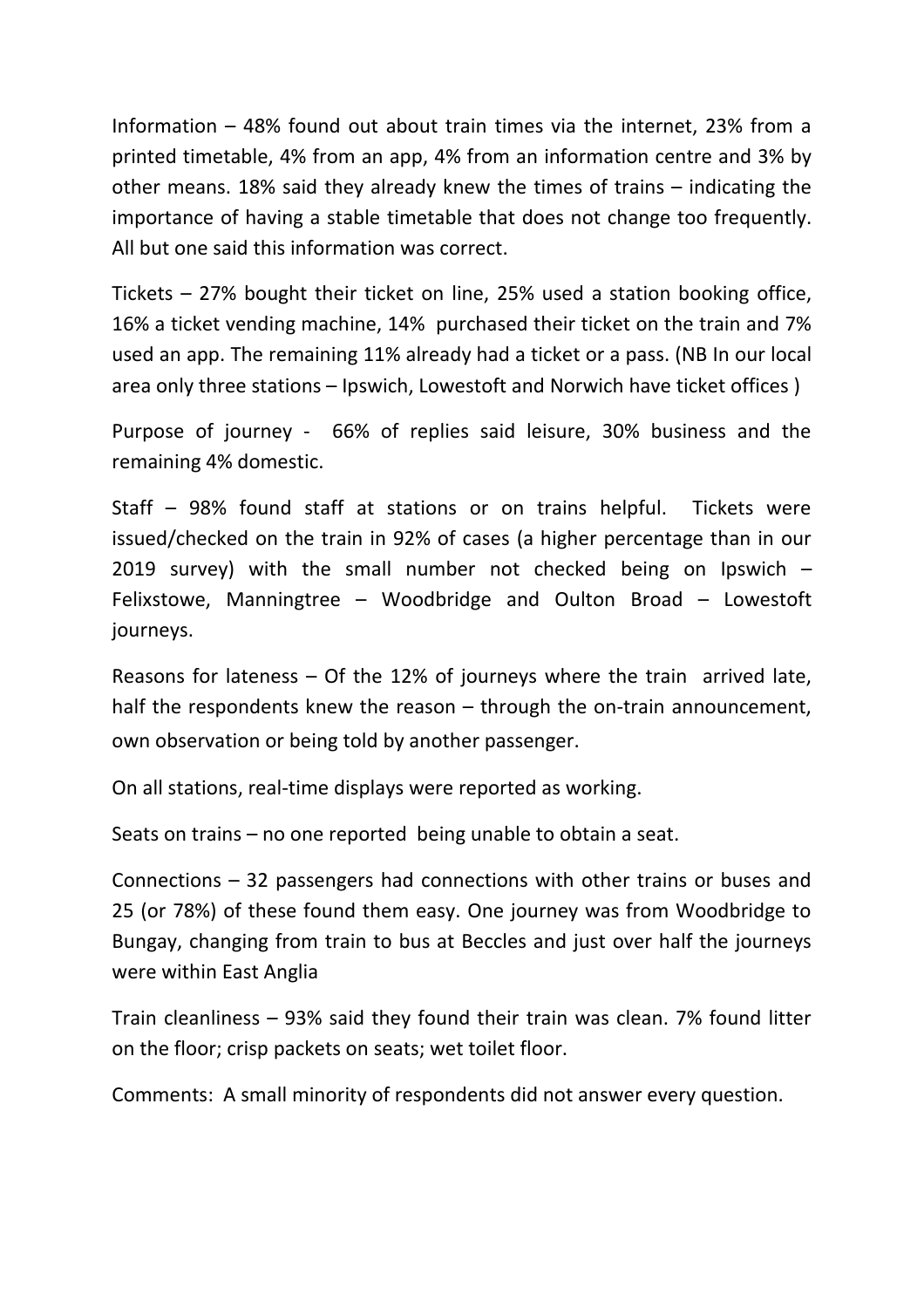An open-ended request for comments drew 9 praising the new Stadler trains and 9 favourable comments on the conductors' announcements about forward connections. There were some adverse comments about the lack of pocket timetables ; non-collection of fares on replacement buses; lack of directions from Beccles station to the bus stops; and the need for a more frequent Ipswich – Peterborough service.

## Findings of Bus Survey

52 completed questionnaires were received about local bus journeys.

45 referred to First Eastern Counties services, 4 to BorderBus, 2 to Our Bus and 1 to Simonds. Three journeys intended by First were cancelled. The majority of journeys involved travel to and from the principal towns in East Suffolk.

Punctuality – 58% of services departed on time; 32% departed on average 5 minutes late; 5% were cancelled. One journey was not undertaken because the bus had to be rerouted and punctuality of another was not reported.

19% of services arrived on time; 29% arrived an average of 7.7 minutes late (skewed by 5 which were 10-15 minutes late); 37% arrived early by an average of 2 minutes per journey; the remainder were cancelled or times were not reported. What mattered for most passengers was that 56% arrived on time or slightly early.

Information  $-37%$  found out about the service from the printed timetable; 25% from the internet; 19% from a timetable at a bus stop or bus station (provided by the operator, not by Suffolk County Council), 6% from an electronic screen and 4% from an app, while10% already knew the time of the bus. In 96% of cases the information was accurate.

Asked their main reason for using the bus, 60% said convenience, 16% said they had no alternative, 9% concern for the environment, 5% good value; 5% less stressful than driving, 5% medical appointment and 5% necessity.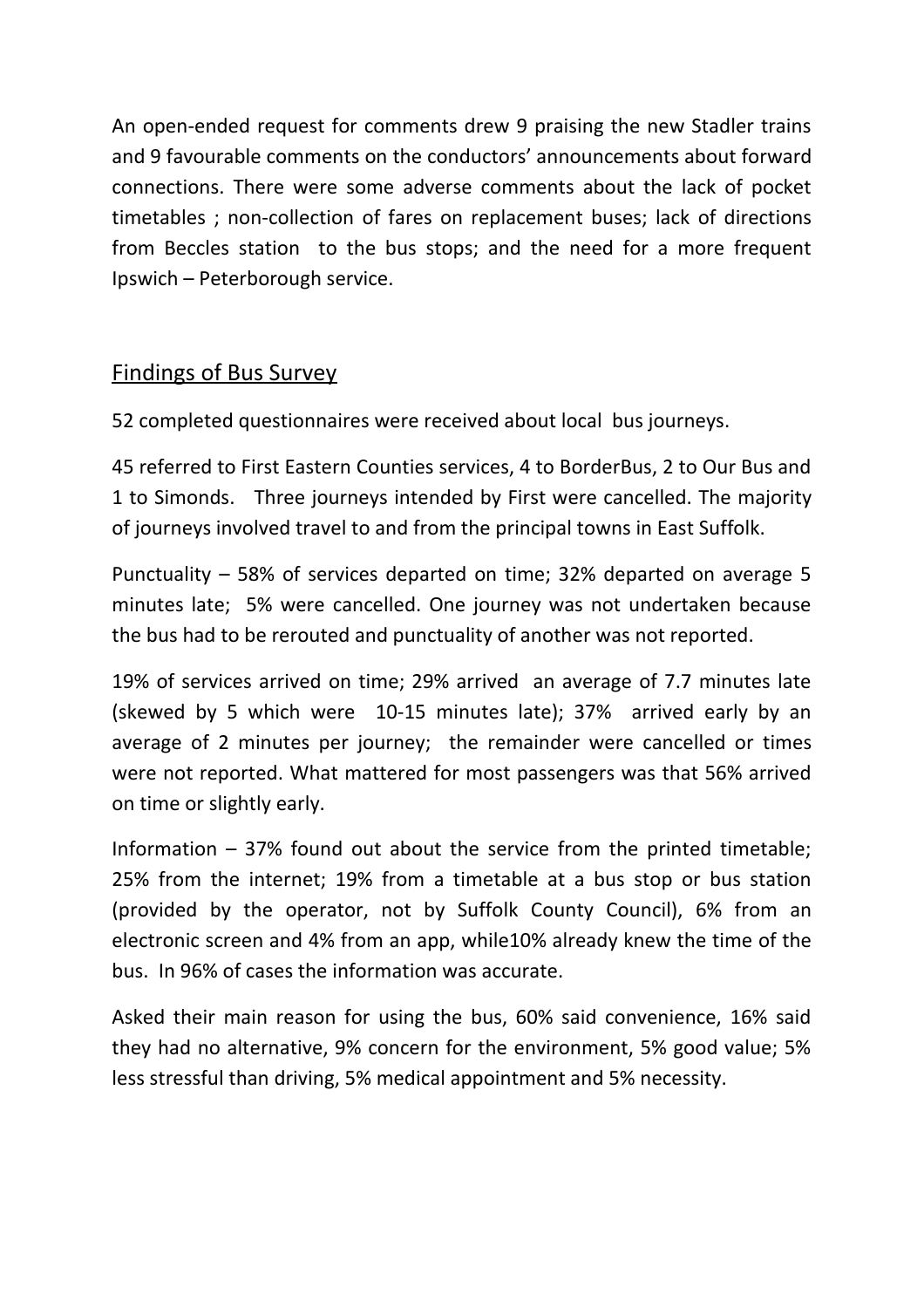Purpose of journey – 45% said leisure, 22% education or training; 14% commuting to work, 10% business, 5% appointment, 2% visiting friends and 2% volunteering.

96% of respondents said the driver was helpful and everyone was able to obtain a seat.

5 passengers knew why the bus was late (in variably congestion) and 3 said they did not know.

Facilities at stops – previous ESTA surveys have revealed a considerable number of criticisms about these; and we have reported them to the County Council and /or operators. This time the only specific criticisms were lack of shelter or seating at Warwick Avenue, Woodbridge and a notice at a Halesworth stop just advising passengers to "use an app."

Use of connections – 15 of the journeys reported involved using a connecting bus, mainly centred on Beccles, and 14 responses said this was easy.

Frequency of journey – 36% said they made this particular journey at least once a week and 64% said at various intervals ranging from 2-3 times a month to occasionally.

An open-ended invitation attracted 28 comments. 6 concerned drivers and all but one of these were positive. One X22 driver was complimented on how he dealt with an apparently drugged passenger attempting to light a cigarette on the vehicle. Another driver "missed a stop" and a few passengers were confused about which bays buses used at Lowestoft bus station.

#### **Conclusion**

Many positive experiences were reported, such as helpful staff on both trains and buses, usually easy connections and, compared to our previous survey, in October 2019, some improved punctuality by both trains and buses.

There was increased use of the internet for finding out about timetables, but paper timetables were still appreciated. Indeed, for nearly 1 in 5 bus journeys, the passenger used a timetable displayed at the bus stop. These are, of course, now provided by the operators, since Suffolk County Council generally ceased to do so.